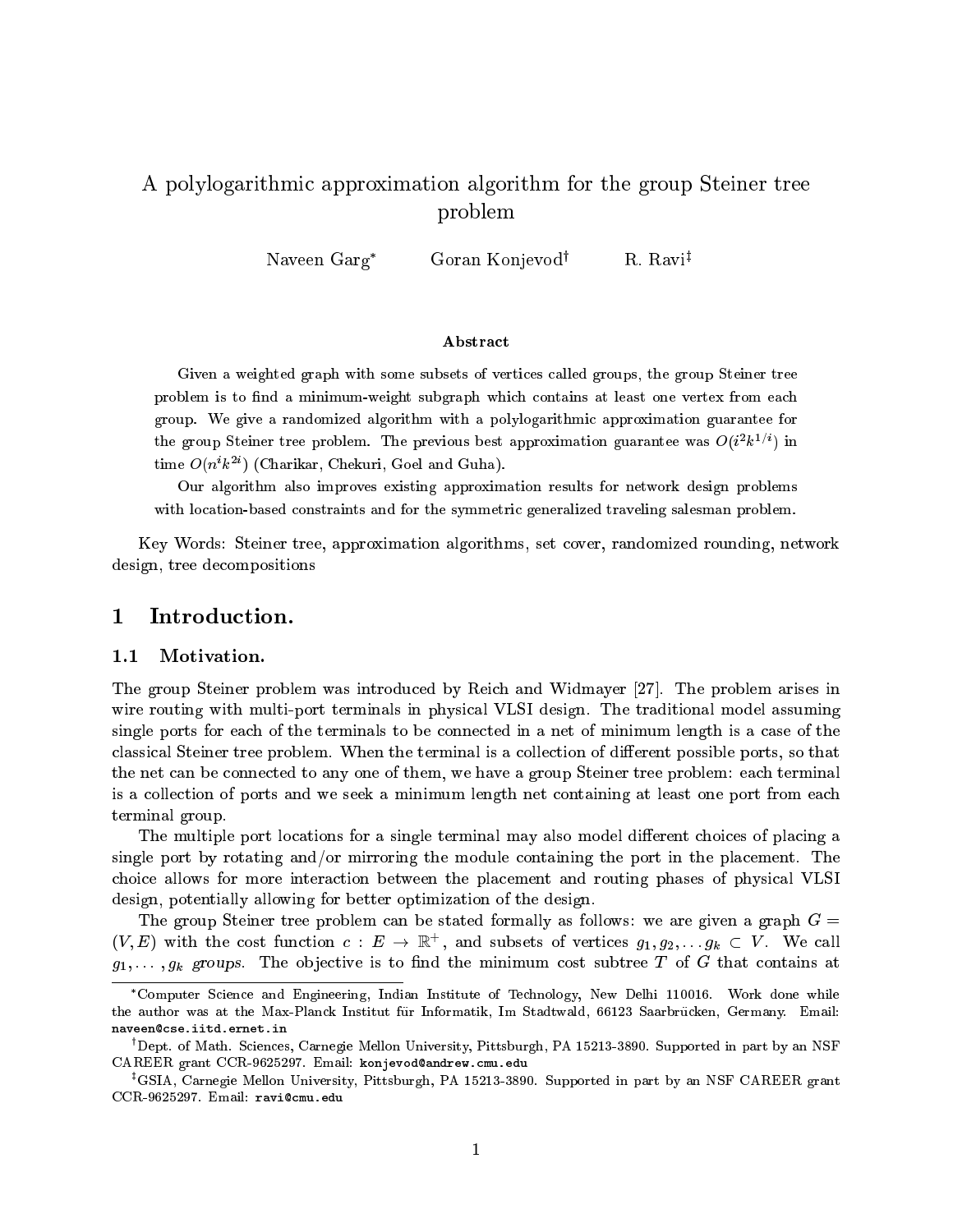reast one vertex from each of the sets  $g_i$ . Formally, find a connected subgraph  $T = (V, E)$  that minimizes  $\sum_{e \in E'} c_e$ , such that  $V' \cap g_i \neq \emptyset$  for all  $i \in \{1, \cdots, k\}$ . We use n to denote  $|V|$  and N to denote the size of the size of the size of the following transformation allows us to the following transformation allows us to the following transformation allows us to the following transformation allows us to the follow assume that the groups are pairwise disjoint: if a vertex v occurs in p groups,  $p \geq 1$ , attach p new vertices to v with zero-cost edges. Each leaf of this star is assigned to one of the groups while v does not belong to any group.

The group Steiner tree problem is a generalization of the classical Steiner tree problem [30]. and therefore NP-hard. In fact, it is also a direct generalization of the even harder set cover problem  $[15, 20, 29]$ . In the set cover problem, we are given a collection of weighted subsets of a given ground set and seek a minimum-weight subolle
tion whose union is the entire ground set. To reduce this problem to a group Steiner problem, build a star with a leaf for each set. Every element in the set cover problem defines a group of leaves in the star in a natural way, namely, the leaves corresponding to the sets that contain this element. The equivalence is completed by giving the edges the weights of the orresponding sets. (Even if we require the groups to be disjoint, this onstru
tion an be realized by the transformation des
ribed above.) Therefore, the group Steiner tree problem cannot be approximated to a factor  $o(\ln k)$  unless  $P = NP$  [3, 9, 26].

#### 1.2Previous Work.

The papers of Ihler  $[14, 15, 16]$ , and Ihler, Reich and Widmayer  $[17, 18]$  contain some early work on the group Steiner tree problem. (In some of these papers the group Steiner problem is alled the class Steiner problem.) In particular, in  $[14]$  it is proved that the heuristic introduced by Reich and Widmayer [27] has an approximation ratio of  $k - 1$  (k is the number of groups). The related problem of minimum diameter group tree is shown to be polynomially solvable in  $[17]$ . Ihler  $[16]$ gives a polynomial algorithm for a special case of the group Steiner problem where the groups of points are intervals on two parallel lines. Reich and Widmayer [18] show that the group Steiner tree problem is NP-hard even if the graph is a subgraph of a square grid in the plane, and ea
h group has at most 3 verti
es.

A spe
ial ase of the group Steiner problem is the onne
ted dominating set problem where given an unweighted undirected graph, the problem is to find a connected subgraph with the smallest number of vertices whose neighborhood covers all the vertices in the graph. This is a case of the group Steiner problem where every vertex defines a group which is its neighborhood in the graph and all edges have unit osts. The onne
ted subgraph found as a solution is a tree without loss of generality and in the unweighted setting, the number of edges in the tree is one less than the number of vertices in the tree. An approximation algorithm for this special case with ratio  $O(\log \Delta)$ where  $\Delta$  is the maximum degree of the graph is presented by Guha and Khuller [12].

Slavík [29] considered the group Steiner problem on rooted trees and gave an algorithm with an approximation ratio of  $B \cdot H(N) = B \cdot O(\ln N)$ , where B is the maximum number of vertices of a group in a subtree of the root, and  $H(N)$  is the N-th harmonic number.

Bateman, Helvig, Robins and Zelikovsky  $[6]$  gave the first algorithm with a sub-linear performance guarantee. Their algorithm gives an approximation ratio of  $(1 + \frac{1}{2})$ provide a contract of the contract of the contract of the contract of the contract of the contract of the contract of the contract of the contract of the contract of the contract of the contract of the contract of the cont from approximating the group Steiner tree by a 2-star (tree of depth 2), and then approximating the covering problem on the 2-star within a logarithmic factor.

Charikar, Chekuri, Goel and Guha [7] describe a family of algorithms for the directed Steiner tree problem with running time  $O(n\kappa^{2})$  and approximation ratio  $O(n\kappa^{2})$ . The directed Steiner tree problem is defined on a rooted directed weighted graph, and the objective is to find a minimumweight set of edges that contains a path from the root to each of  $k$  given terminal vertices. Since the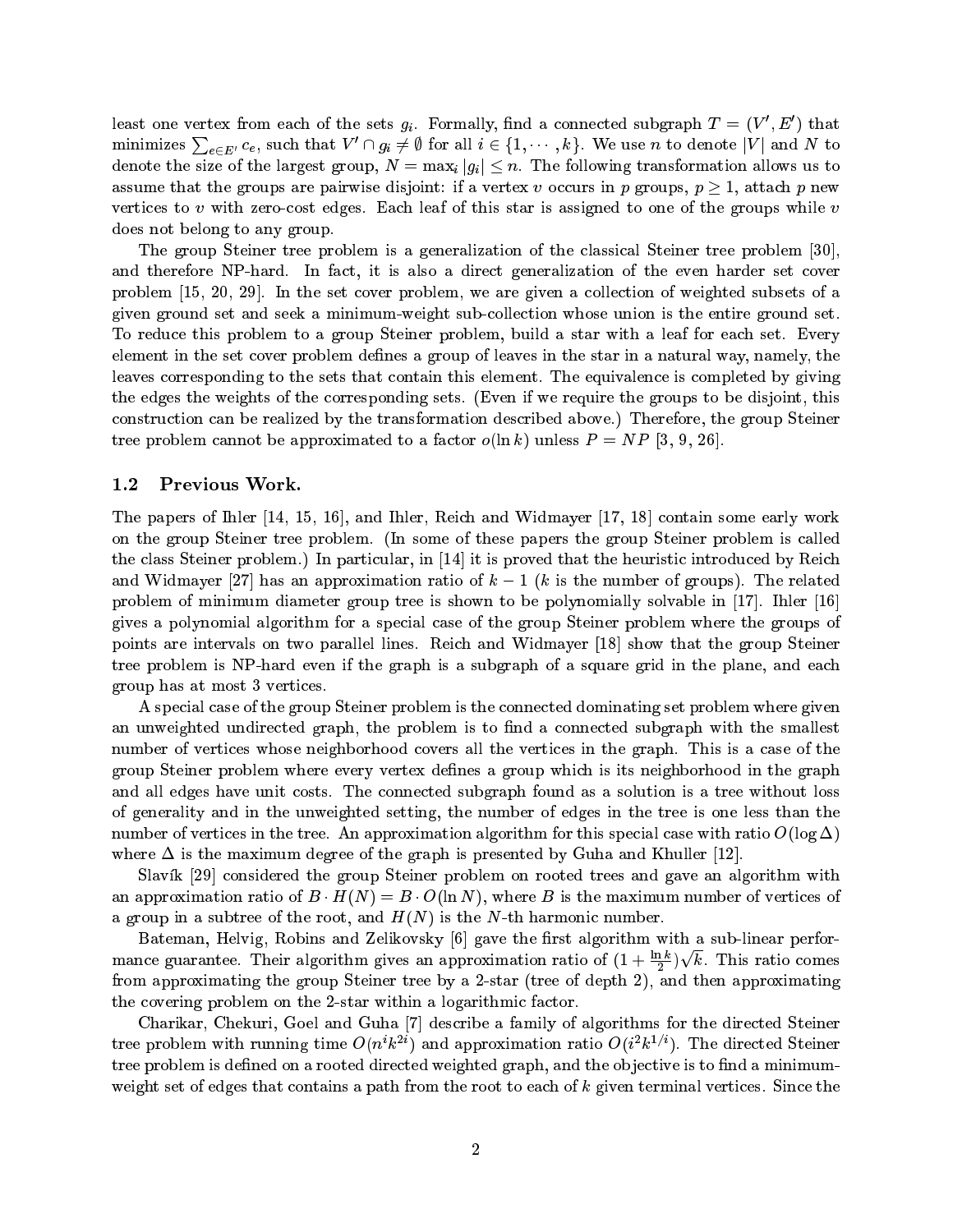directed Steiner tree problem is a generalization of the group Steiner problem [20], these algorithms are dire
tly appli
able.

#### 1.3Our results.

For any  $\epsilon > 0$ , we give a polynomial time algorithm that with probability  $1 - \epsilon$  finds a group Steiner tree of cost  $O(\log n \log n \log \kappa)$  times the cost of the optimal group Steiner tree. The main technical result is a randomized algorithm that solves the problem on trees with an  $O(\log k \log N)$ approximation ratio. The extension to arbitrary graphs uses the result of Bartal  $[4, 5]$ , and the approximation ratio for general graphs is  $O(\log^2 n \log \log n \log \kappa)$  (the size of the largest group,  $N$ , is at most the number of vertices n). The results of [21] used in place of Bartal's improve the performan
e ratio to O(log n log log n log k) on graphs that ex
lude Ks;s as <sup>a</sup> minor for some fixed constant s. An example is planar graphs that exclude  $K_{3,3}$ . Since planar graph distances approximate distances in the two-dimensional Euclidean plane well  $[8]$ , the improvement also carries over to group Steiner problems in the plane.

Our approximation algorithm for the case of tree metrics first solves a linear programming relaxation of the group Steiner tree problem. Then an extension of randomized rounding is employed to get the solution subtree. The bound on the cost of the tree follows from the rounding process. On the other hand, to show that the solution tree a
tually overs all the groups with reasonable probability, we use Janson's inequality [19].

As a orollary to the performan
e guarantee, we also get an upper bound on the integrality gap of our linear programming relaxation.

Our algorithm works with similar performan
e bounds when applied to the errand s
heduling problem of [29] also known as the generalized TSP [10, 13, 28], to the service-constrained network design problems of  $[22, 23]$ , and the traveling purchaser problem in  $[25]$ .

In the remainder of the paper, we first present our linear programming formulation and our rounding procedure for trees, and then prove the performance guarantee. Then, we describe the reduction of the general case to the case of tree metrics, and close with applications to related problems.

### 2Linear program.

We consider the group Steiner tree problem on a tree  $T'' = (V, E)$  with nonnegative costs c on its edges. We study the rooted version where a pre-specified root vertex  $r$  is required to be in the solution subtree. To solve the unrooted version, we can run through the different vertices in a smallest group as the choice for the root  $r$ , and pick the best solution among these runs. For any subset of vertices  $S \subseteq V$ , let  $\delta(S)$  denote the set of edges with exactly one endpoint in S. We use the following linear programming relaxation of the (rooted) group Steiner tree problem:

$$
\min \sum_{e \in E} c_e x_e
$$
\n(1)

\n
$$
\sum_{e \in \delta(S)} x_e \ge 1, \text{ for all } S \subseteq V \text{ such that } r \in S \text{ and } S \cap g_i = \emptyset \text{ for some } i
$$
\n
$$
0 \le x_e \le 1, \forall e \in E.
$$

This linear program can be solved in polynomial time, despite the exponential number of constraints. This follows, for example from  $[11]$  and the fact that a separation oracle can be constructed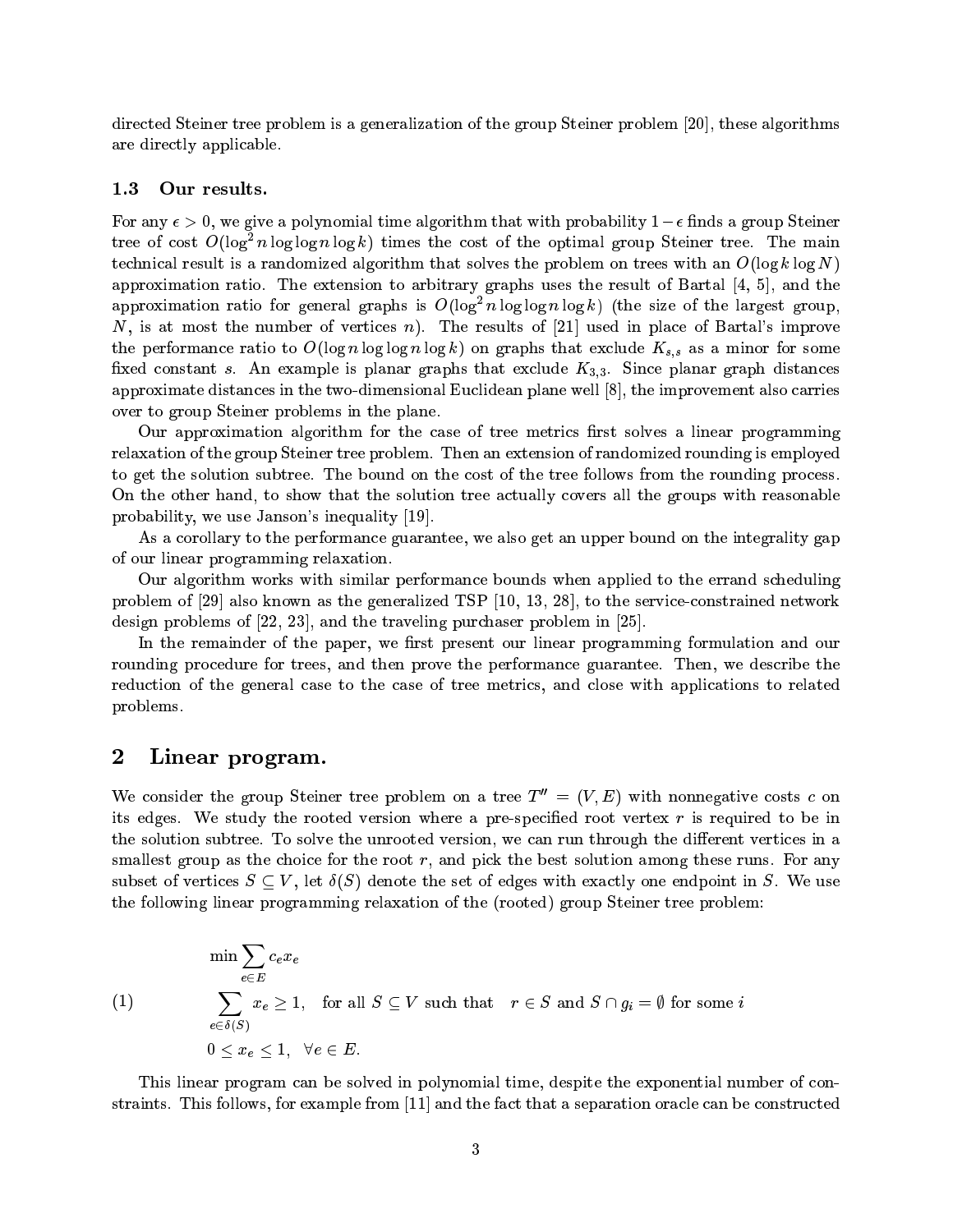using a minimum cut procedure. A more direct way to see the polynomial-time solvability of the program is to add new variables and re-interpret the constraints using the max-flow min-cut theorem. The constraints require that any cut separating the root from all the vertices of a given group must have capacity at least one. We can think of adding a new source vertex for this group with es in the vertices the value of the second completes  $\mu$  and the value  $\mu$  in the value  $\mu$  and  $\mu$  as the value edge  $e$ . Then the linear constraints and the max-flow min-cut theorem imply that any solution x must support a flow of at least one unit from this source to the root—in other words, the installed capacity x is sufficient to support a total flow of value at least one from the vertices of any group to the root. This an be written as a polynomial-sized set of linear onstraints involving one set of flow variables for each group. The resulting formulation is equivalent to the above.

Note that the linear program (1) remains a valid relaxation when  $T''$  is not a tree. In fact, we show in Section 5 that the integrality gap of the program is small even when no restrictions are imposed on the underlying graph.

Let x be the optimal solution of the linear program (1), and  $T$  the support of x (the graph consisting of all edges e such that  $x_e > 0$ ). Since T  $\,$  is a tree, T  $\,$  is a tree as well. We denote by  $z$ the optimal value of the objective function.

## 3Random experiment.

In this section we explain our rounding process and prove the main technical results. Our rounding may be seen as an extension of traditional randomized rounding  $[24]$  for the set cover problem to this "tree version" of the problem.

Assume without loss of generality that all group vertices are leaves of  $T$  (internal group vertices an be made leaves by inserting a zeroost edge).

Consider the following random experiment. For every edge  $e \in E(T)$ , include e in a forest  $F$ with probability  $\alpha$  , where  $f$  is the edge adjacence of examples of estimating parameters  $\alpha$ Note that  $x_e \leq x_f$  because 1 is a tree. If e is incluent on r, include it with probability  $x_e$  (we think of a fictitious edge above  $r$  with unit flow as the parent edge of  $e$  denoting that  $r$  is always included in  $F$ ). Then delete all components of F not containing the root r, as well as every edge that is not contained in a path from  $r$  to a group vertex. Let  $T$  denote the resulting tree.

 $\bf L$ emma  $\bf 3.1.$  The expected cost of the tree  $\bf 1$  picked by the random experiment is  $\bf z$  , the cost of the optimal solution to the linear program.

*Proof.* We show that the probability of including any edge e in T is  $x_e$ , and the lemma follows from the linearity of expe
tation.

An edge e is included in T if and only if all the edges in the path from r to e, say  $e_0, e_1, \ldots, e_p = e$ are picked in their respective independent random trials. This event happens with probability  $\prod_{i=1}^p (x_{e_i}/x_{e_{i-1}}) = x_e.$  $\Box$  $\sim$  cu

To analyze this experiment, we use Janson's inequality  $(19)$ , see also  $[1]$ , p. 95), which can be stated as follows: let  $\alpha$  universal set, and R  $\alpha$  universal set, and R  $\alpha$  universal set, and R  $\alpha$ element r 2 is independently in R with probability probability probability probability probability probability probability probability probability probability probability probability probability probability probability pro nite index set. Let  $\mathcal{A}$  if  $\mathcal{A}$  is an afaint that event the event that event the event that event the event that event the event that event the event that event the event that event the event that event the event  $A_i \subseteq R$ . Write  $i \sim j$  if  $B_i$  and  $B_j$  are not independent. Define  $\Delta = \sum_{i \sim j} \Pr[B_i \cap B_j]$  (the sum is over ordered pairs). Let  $\mu = \sum_i \Pr[B_i],$  and  $\epsilon$  be such that  $\Pr[B_i] \leq \epsilon$  for all  $i$ .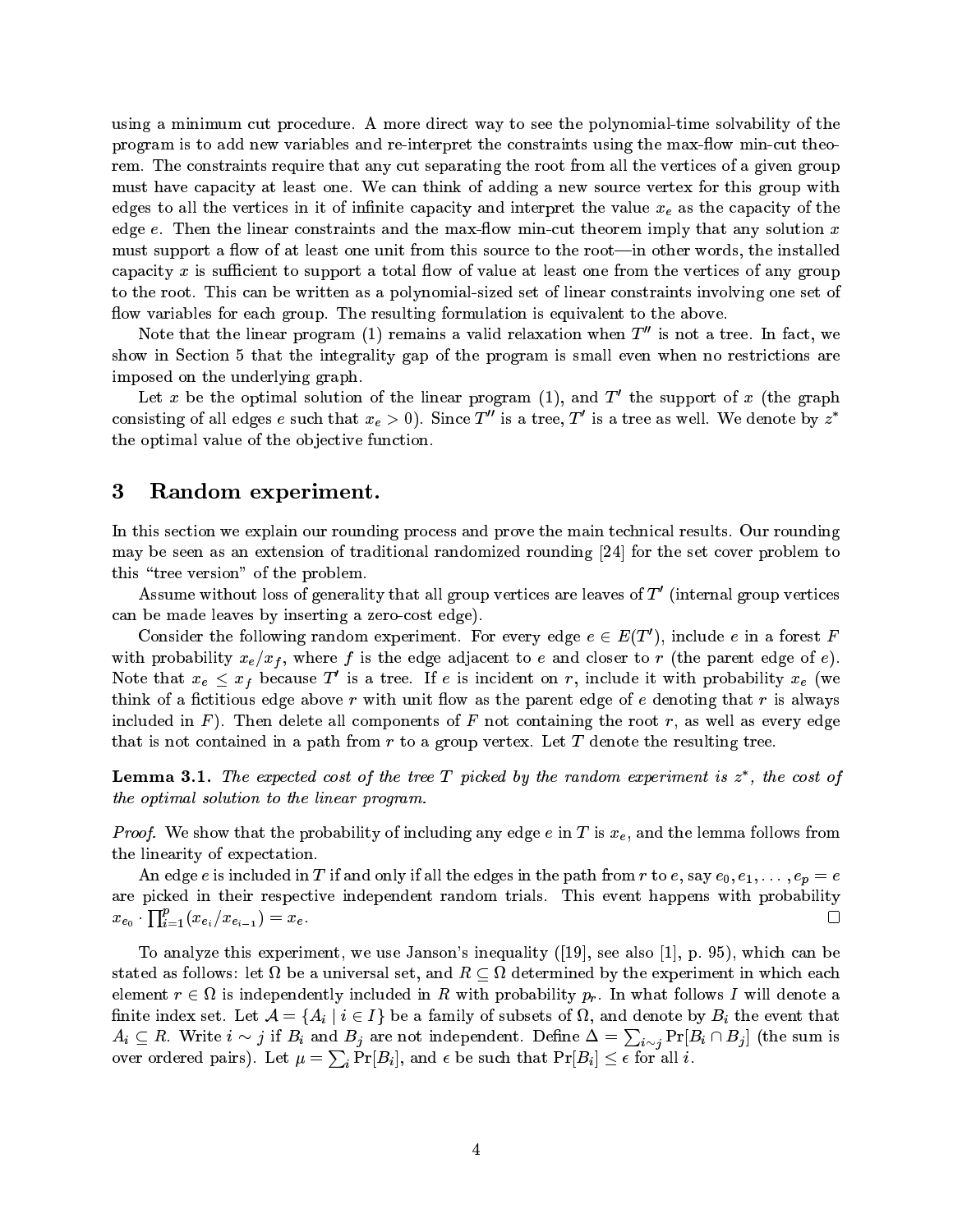**Theorem 3.2.** (Janson's inequality.) With the notation as above, if  $\Delta \geq \mu(1 - \epsilon)$ , then

$$
\Pr\!\left[\bigcap_i \overline{B_i}\right] \leq e^{\frac{-\mu^2(1-\epsilon)}{2\Delta}}.
$$

In our case,  $\mu = E(T)$ , and  $p_e = x_e / x_f$ . The family A is the family of edge-sets of paths from  $r$  to leaves belonging to a fixed group  $g$ , and  $\bigcap_i B_i$  is the event that we don't reach  $g$  in the experiment. In the sequel, we provide an upper bound on Pr  $\cap$ i $\overline{\phantom{a}}$  by using Janson's inequality, which implies a lower bound on the probability of including a group's vertex.

To prove the main result we need a simple lemma.

**Lemma 5.3.** If I and I are trees that differ only in the capacity of an eage e, and  $x_T(e) \geq x_{T'}(e)$ , then for any group  $q$ , the probability of incluaing a vertex from  $q$  is no greater in  $1$  -than in  $1$  .

*Proof.* Let A be the event that we pick a vertex of g from the subtree below  $e$ . Then

$$
\Pr\left[\overline{A}\right]=1-x_e+x_e\Pr\left[\overline{A}\mid e\right]
$$
 is picked

Note that in the above expression the oeÆ
ient of xe is always negative. Hen
e if xe is  $\mathrm{decreased}.$  Pr  $\Box$ . . П reases, so that Press, and the press, and the press, and the press, and the press, and the press, and the press, and

**Theorem 3.4.** If we run the random experiment on a feasible solution to LP  $(1)$ , then for every group g, the probability of in
luding a vertex from g in the hosen tree T is (1= log N) where N is the maximum size of a group.

*Proof.* Consider the tree spanned by the paths from r to the leaves of a fixed group q. We will transform this tree into one where it will be easier to estimate the success probability. In the process we only decrease the success probability, so that a lower bound carries over to the original tree.

Since this tree comes from a feasible solution x to LP  $(1)$ , as argued before, the capacity function x supports a flow of at least one between r and the vertices of g. Decrease the capacities on the edges so that  $\alpha$  equals the value of the estimate e. Beginning employment  $\alpha$  , the edge e. Because the groups are disjoint, the total flow to g is exactly 1. By Lemma 3.3, this only decreases the success probability.

We now have a tree with flow of 1 between the root and  $q$ . Round down all the capacities to next powers of 2. This in the worst the worst in the number of 2. This is graduate the number of 2. This is gra leaves in this tree, and let  $a = \lfloor \log N_g \rfloor$ . Delete all edges of capacity less than 1/2  $^{\circ}$  . This reduces  $\mathbf{0}$  is a single-weight with with the total  $\mathbf{0}$  is at the total total total total the total total total total to be ginal total to be ginal to be ginal to be ginal to be ginal to be ginal to be ginal to be ginal most  $N_a 2^{-(d+2)} \le 1/4$ . If there is a leaf with flow at least 1/4, we remove all the edges except the ones on the path to this leaf. Then we reduce the capacities along this path to  $1/4$ . Otherwise, we remove some leaves until the flow to the remaining ones is exactly  $1/4$ , and then delete the edges used to carry flow only to the deleted leaves. Assume that the flow is now exactly  $1/4$ . Finally, shrink every edge (except the ones incident on leaves) that is preceded (on the path from the root) by another edge of the same capacity. This doesn't change the success probability, and reduces the depth of the tree to  $d+1$ . We abuse notation slightly and continue to denote by x the resulting capacity function carrying a now of value exactly  $1/4$  to group  $q$ . We denote by  $T^s$  the support tree of x.

For clarity, we say that an edge is a leaf edge, if it is incident on a leaf. We will show that  $\Delta = O(\log N_a)$  in T<sup>o</sup>. Consider a leaf edge e, and let

$$
\Delta_e = \sum_{f \sim e} \frac{x_e x_f}{x_g},
$$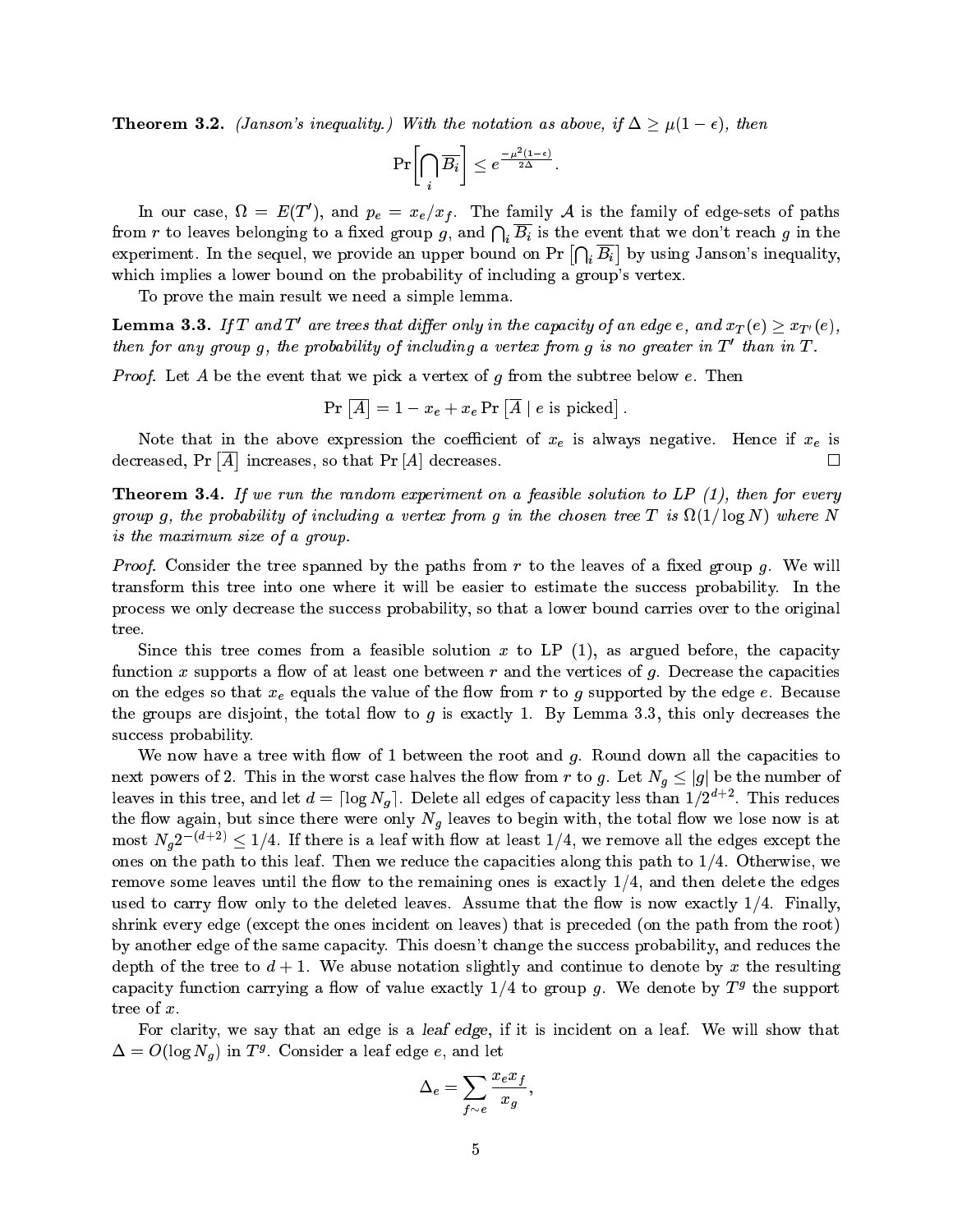where g is the least common ancestor of e and f. Recall that  $f \sim e$  implies that f is another leaf edge to a vertex in this group whose path to  $r$  shares at least one edge with the path from  $e$  to  $r$ . Thus  $\Delta_e$  is the contribution to  $\Delta$  of the edge  $e,$  and  $\Delta = \sum_e \Delta_e$ .

Suppose edge e goes from level i to level  $i + 1$  of  $T<sup>g</sup>$ , and denote by  $e_i = v_i v_{i+1}$  the edges on the path from the root to  $e$   $(j = 0, \ldots, i, v_0 = r$  and  $e_i = e$ ). Further, let  $T_j$  be the subtree of  $T^g$ where the contract  $\alpha$  and which does not interesting to  $\alpha$  (Figure 1). Here,  $\beta$  , we find the total model which T<sub>j</sub> to the root. Then we have the root of the root. Then we have the root of the root. Then we have the root of the root. Then we have the root of the root. The root of the root of the root of the root of the root of the

$$
\Delta_e=\sum_{j=0}^i\frac{x_e f_j}{x_{e_{j-1}}},
$$

where we define  $x_{e-1} = 1$ .



Figure 1.

Since the capacities on these edges are a result of rounding down to powers of 2, it follows . That finds for  $f$   $j$   $j$   $k$   $2n-1$ . The rounding, and  $f$  and  $f$  and  $f$   $j$   $k$   $j$   $k$   $k$   $j$ so before the rounding it must have the true that finite  $f$   $\rightarrow$   $\ldots$   $\ell_{l-1}$  . But this would there were the flow-conservation constraints that were satisfied before the rounding). So,

$$
\Delta_e \leq x_e \sum_{j=0}^i 2 = 2(i+1)x_e.
$$

Therefore,

$$
\Delta=\sum_e \Delta_e \leq \sum_e 2(d+2)x_e=\frac{1}{2}(d+2)\leq \log_2 N_g.
$$

Now we can apply Janson's equality with  $\mu = 1/4, \Delta = \log N_g$  and  $\epsilon = 1/2$ . We get

$$
\Pr\left[\text{fail to reach } g\right] \leq e^{-\frac{1}{64\Delta}} = e^{-\frac{1}{64\log_2 N_g}} = 1 - \frac{1}{64\log_2 N_g} + \frac{1}{4096\log_2^2 N_g} - \cdots,
$$

and we see that we will reach group g with probability of about  $1/(64 \log_2 N_g)$ . Since  $N_g \le N$ , the maximum size of any group, the theorem follows.  $\Box$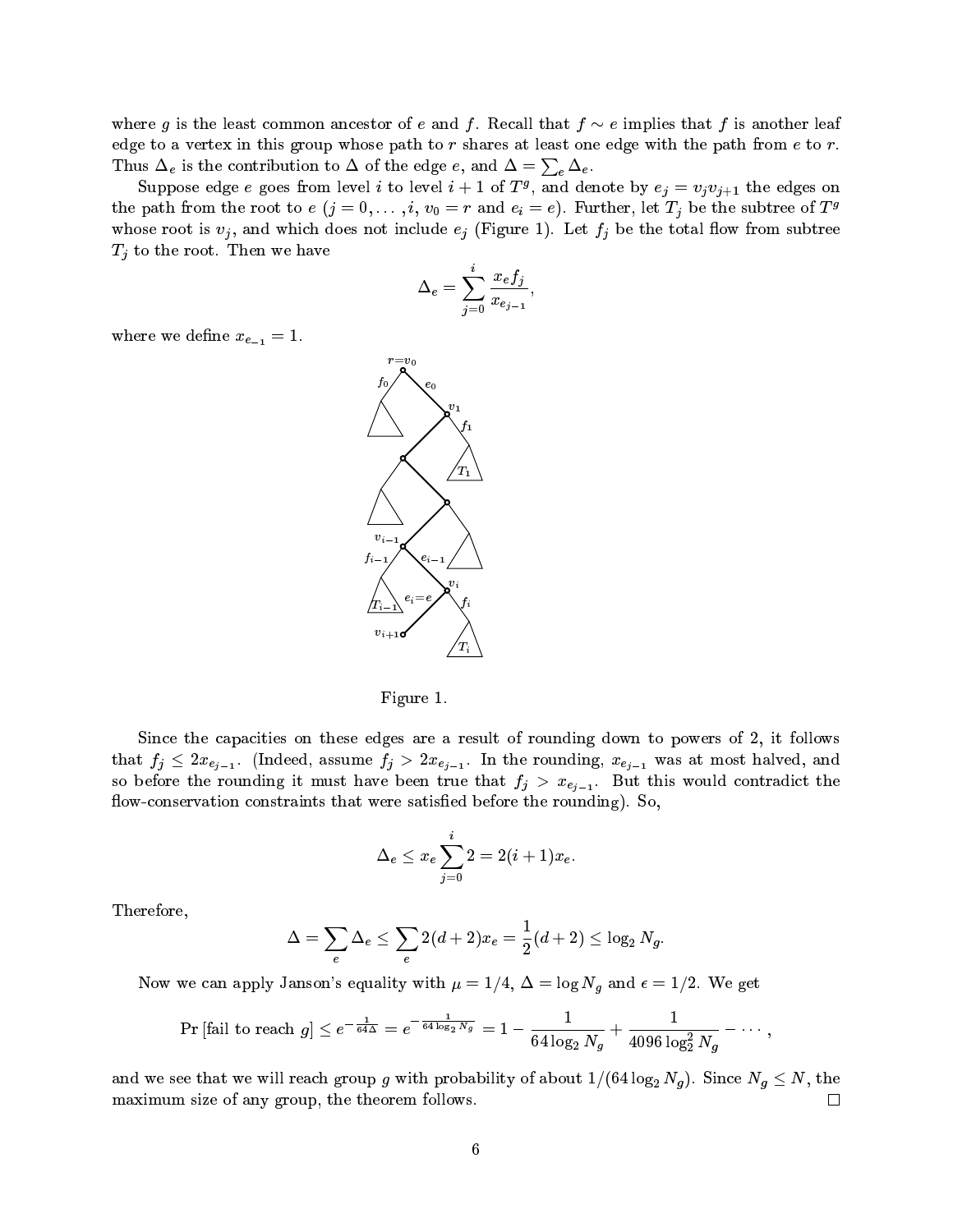Our analysis in the above theorem is tight up to a onstant fa
tor as an be seen by onsidering  $I$   $\sigma$  to be the complete binary tree where all capacities in a level are equal and where the capacities decrease by a faithful the tree is of tree is of tree is of tree is of tree is of tree is of tree is of tree i  $\alpha$  , and the relation point  $\alpha$  is the particle  $\alpha$  ,  $\alpha$  ,  $\alpha$  ,  $\alpha$  ,  $\alpha$  ,  $\alpha$  ,  $\alpha$  ,  $\alpha$  ,  $\alpha$  ,  $\alpha$  ,  $\alpha$  ,  $\alpha$  ,  $\alpha$  ,  $\alpha$  ,  $\alpha$  ,  $\alpha$  ,  $\alpha$  ,  $\alpha$  ,  $\alpha$  ,  $\alpha$  ,  $\alpha$  ,  $\alpha$  ,  $\alpha$  ,  $\alpha$  ,  $\$ limate discussions that the successive of successive or  $\alpha$  (  $\alpha$  ) where  $\alpha$  is the number of leaves.

## 4Building the Steiner tree.

Now we show how to use the result of the previous section and amplify the probability of success, while keeping the final cost low.

When we pick a single tree randomly, the probability that it covers g is at least  $1/(64 \log_2 N)$  for any group g. If we pick  $64 \log_2 N$  trees, their union will cover g with a probability of at least  $1-1/e$ . If we pick 128  $\log_2 N \log 2k$  trees, the probability of missing a given group is at most  $1/4k$ , and by subadditivity, the probability of missing any group is at most  $1/4$ . So, if we pick  $128 \log_2 N \log 2k$ trees, their union will cover all groups with probability at least  $3/4$ .

The total cost of the union of these trees is at most the sum of their costs. Denote this by  $c(\mathcal{T})$ . Recall that  $z$  denotes the cost of the optimal solution to the LP  $(1)$ . Then by Lemma 3.1 and Markov's inequality,

$$
\Pr\left[c(\mathcal{T}) \ge 4 \cdot 128 \cdot \log N \log 2k \ z^*\right] \le 1/4.
$$

Thus the tree  $\mathcal T$  has low cost with probability at least 3/4.

Since the two "good" events each occupy at least three quarters of the probability space, they must overlap in at least one half, and so with probability at least  $1/2$ , we cover all groups with a tree of cost  $O(\log N \log K z)$ . Since z is a lower bound on the cost of an optimal group Steiner tree, we obtain the following theorem.

**Theorem 4.1.** There is a randomized polynomial time algorithm that, with probability at least  $1/2$ , finds a group Steiner tree on an underlying graph which is a tree, of cost no more than  $O(\log N \log k)$ times the optimum, where  $N$  is the maximum size of a group and  $k$  is the number of groups.

# 5General graphs.

We need a few more definitions before explaining how to extend the above to the general case.

**Definition 5.1.** A set of metric spaces S over V is said to  $\alpha$ -probabilistically approximate a metric  $\mathbb{P}^1$  , if  $\mathbb{P}^1$  , if  $\mathbb{P}^1$  ,  $\mathbb{P}^1$  and  $\mathbb{P}^1$  and  $\mathbb{P}^1$  and  $\mathbb{P}^1$  and  $\mathbb{P}^1$  and  $\mathbb{P}^1$  and  $\mathbb{P}^1$  and  $\mathbb{P}^1$  and  $\mathbb{P}^1$  and  $\mathbb{P}^1$  and  $\mathbb{P}^1$  and  $\mathbb{P}^1$ a probability distribution D over metric spaces in S such that for all  $x, y \in V$ ,  $\mathbf{E}[d_D(x, y)] \leq$  $\alpha d_M(x,y)$ .

Bartal  $[4, 5]$  proved the following theorem.

**Theorem 5.2.** Every weighted connected graph G on n vertices can be  $\alpha$ -probabilistically approximated by a set of weighted trees, where  $\alpha = O(\log n \log \log n)$ . Moreover, the probability distribution an be omputed in polynomial time.

**Theorem 5.3.** For any  $\epsilon > 0$ , there is a polynomial-time algorithm that with probability  $1-\epsilon$  finds a group Steiner tree whose cost is  $O(\log N \log n \log \log n \log k)$  times the cost of the optimal tree.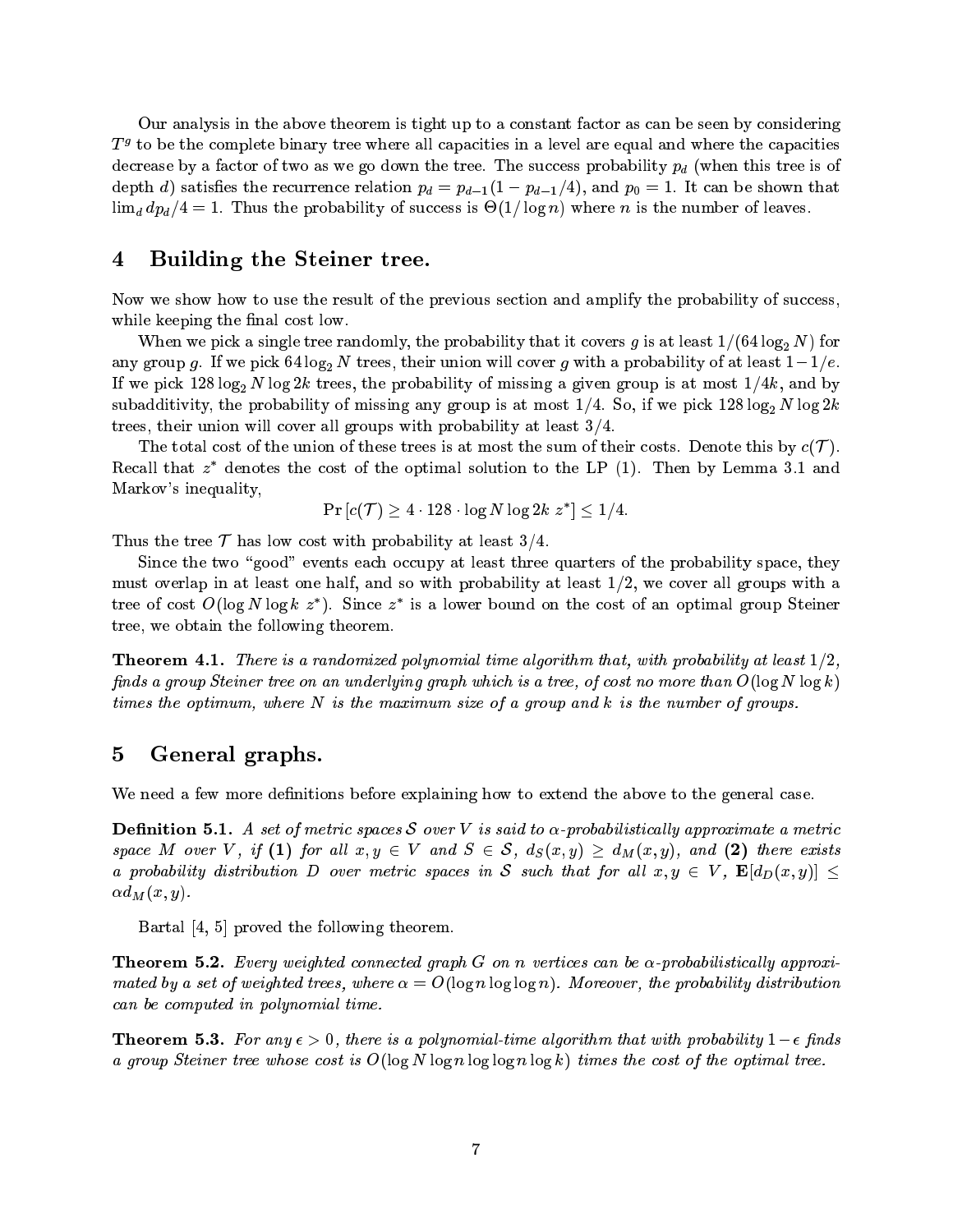*Proof.* We first state the algorithm.

(1) Randomly hoose a tree T from Bartal's distribution.

(2) Solve the linear program  $(1)$  on T; let x be the optimal solution found.

(3) Kun the rounding procedure described in Section 3 independently 128 log – log n log 2k times and let  $F$  be the union of trees found. Return  $F$ .

We show that the expected cost of the optimal group Steiner tree in a tree chosen at random from Bartal's distribution is  $O(\log n \log \log n)$  times the cost of the optimal group Steiner tree in the original graph  $G$ . Then our claim follows from Theorem 4.1, since by running the tree-rounding algorithm  $\log 1/\epsilon$  times we can boost the success probability to  $1-\epsilon$ .

Consider a tree T chosen from Bartal's distribution. Replace every edge  $ij$  of the optimal group Steiner tree H in G by the (unique)  $ij$ -path in T. This produces a group Steiner tree in T whose cost is no more than the sum of the costs of the paths in  $T$ . By Theorem 5.2 the expected cost of the induced in T is O is O log in O is O is an optimal for the steiner optimal group Steiner tree in a tree in from Bartal's distribution has expected cost  $O(\log n \log \log n)$  times the cost of the optimal group  $\Box$ Steiner tree in G.

# 6Integrality gaps and tree-de
ompositions

The following is directly implied by Theorem 4.1.

**Corollary 6.1.** The integrality gap of LP (1) is  $O(\log n \log k)$  when the underlying graph is a tree.

However, a similar result follows for LP (1) in the ase of general graphs as well.

**Corollary 6.2.** The integrality gap of LP (1) is  $O(\log n \log \log n \log N \log k)$  on an n-vertex graph  $G$ , when there are k groups each of size at most  $N$ .

*Proof.* Let  $z^*$  be the cost of the optimal solution of LP (1), and T a tree found by Bartal's algorithm. Let  $z_T^*$  be the cost of the optimal solution to LP (1) on the tree T. By Bartal's theorem, with  $\overline{\phantom{0}}$ constant probability  $z_T \leq zz$  log n log log n. (Let x be the optimal solution of LP (1). For every edge  $e = y \in I$  with  $x_e > 0$ , define  $w_e = x_e$ . Define  $w_e = 0$  for all other  $e \in I$ . Then consider in turn every edge e such that  $x_e > 0$  and  $e \notin I$  . For every edge f in the path corresponding to e in T, add  $x_e^*$  to  $w_f$ . By Bartal's theorem, the expected cost of w is  $O(\log n \log \log n)z^*$ , and by construction w is a fractional group Steiner tree in  $T$ .) By Theorem 3.4, the weight of the group  $\Box$ Steiner tree output by our algorithm is with constant probability  $O(z_T \log N \log k)$ .

In the remainder of this section we discuss the idea of decomposing a solution of LP (1) into subtrees. We first define what we mean by a decomposition. Let x be a (fractional) solution to LP (1), and G its support graph. We use the notation  $T \sim g$  to denote that a graph T contains a vertex of group g. Similarly we use  $T \nsim g$  to denote that a graph T contains no vertex of group g. The set of subtrees T1; T2; : : : ; T` of G, together with weights 1; 2; : : : ; ` forms an  $\alpha$ -decomposition of the solution x, if

(2) 
$$
\sum_{T_i \sim g} \lambda_i \ge 1 \text{ for all groups } g
$$

(3) 
$$
\sum_{T_i \ni e} \lambda_i \leq \alpha x_e \text{ for all edges } e
$$

(a) r  $\alpha$  and  $\alpha$  is a time of  $\alpha$  and  $\alpha$  is a time of  $\alpha$  in all in all in all in all in all in all in all in all in all in all in all in all in all in all in all in all in all in all in all in all in all in all in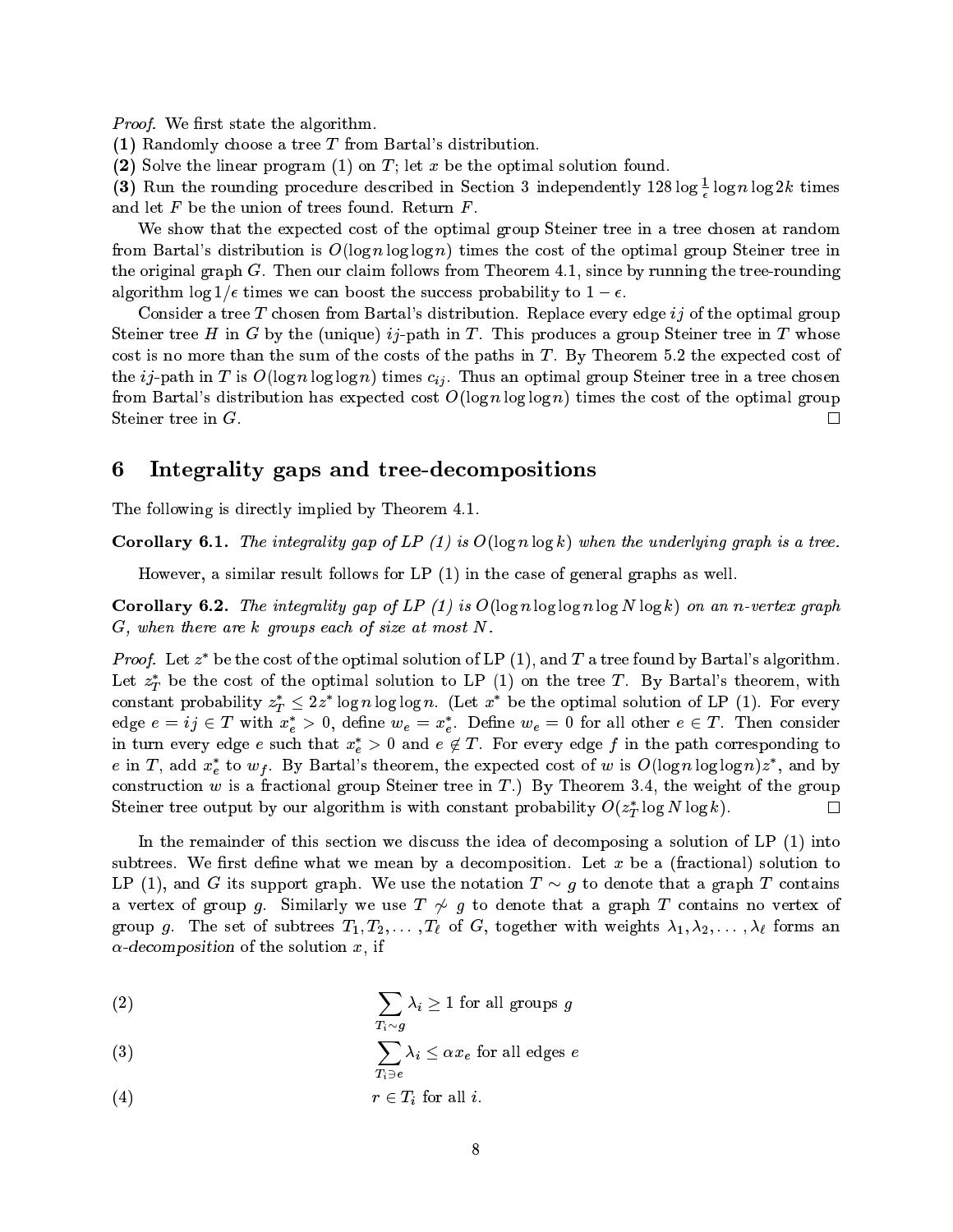For instance, suppose  $\alpha = 1$  (that is, suppose we can always find a "perfect" packing that covers each group fractionally in the sense of condition (2) above). Then we could think of the subtrees T1; : : : ; T` as sets in <sup>a</sup> set over problem. In this ase we ould apply the randomized rounding pro
edure for set over: independently of all other trees, in
lude edges of Ti with probability i. Taking the union of  $O(\log k)$  independent experiments would with probability at least  $3/4$  give a group Steiner tree. Also with probability at least  $3/4$ , the cost of this tree is bounded by  $z \log k$ where  $z$  is the cost of the solution  $x$ .

More generally, an  $\alpha$ -decomposition into trees of any solution of LP (1) gives an algorithm for the group Steiner problem with an approximation ratio of  $O(\alpha \log k)$ . Our algorithm provides an upper bound on the parameter  $\alpha$ .

**Theorem 6.3.** Let N denote the size of the largest group. For any solution of LP  $(1)$  whose support graph is a tree T, there is an  $\alpha$ -decomposition, where  $\alpha = O(\log N)$ .

right can climber the all the and the possible outcomes in the possible output of a round step from Section 20 p1; : : ; pi be the edge edge entity probabilities. Let ye be the experiment the indicated the implies in a rounding step. Then for every edge e,

$$
\sum_{T_i\ni e} p_i = \mathbf{E}Y_e = x_e.
$$

Let Ng denote the size of the group g. By Theorem 3.4,

$$
\sum_{T_i\ni g}p_i\geq \frac{c}{\log N_g}
$$

 $\Box$ 

 $\Box$  , we get a decided in the contract of the contract of the contract of the contract of the contract of the contract of the contract of the contract of the contract of the contract of the contract of the contract of th

Similarly as above, in the case of general graphs the factor is multiplied by  $\log n \log \log n$ .

It is not possible to always have  $\alpha = 1$ , even in the case of trees, as shown by the example in Figure 2, where  $\alpha = 6/5$ , and no better  $\alpha$  is possible for this solution.



However, a perfe
t de
omposition always exists when there are only two groups.

**Theorem 6.4.** Let x be a solution of LP  $(1)$  in an instance of the group Steiner problem on a tree T where there are only two groups denoted by  $g_1$  and  $g_2$ . Then there exists a perfect decomposition of x. Moreover, this decomposition can be found in polynomial time.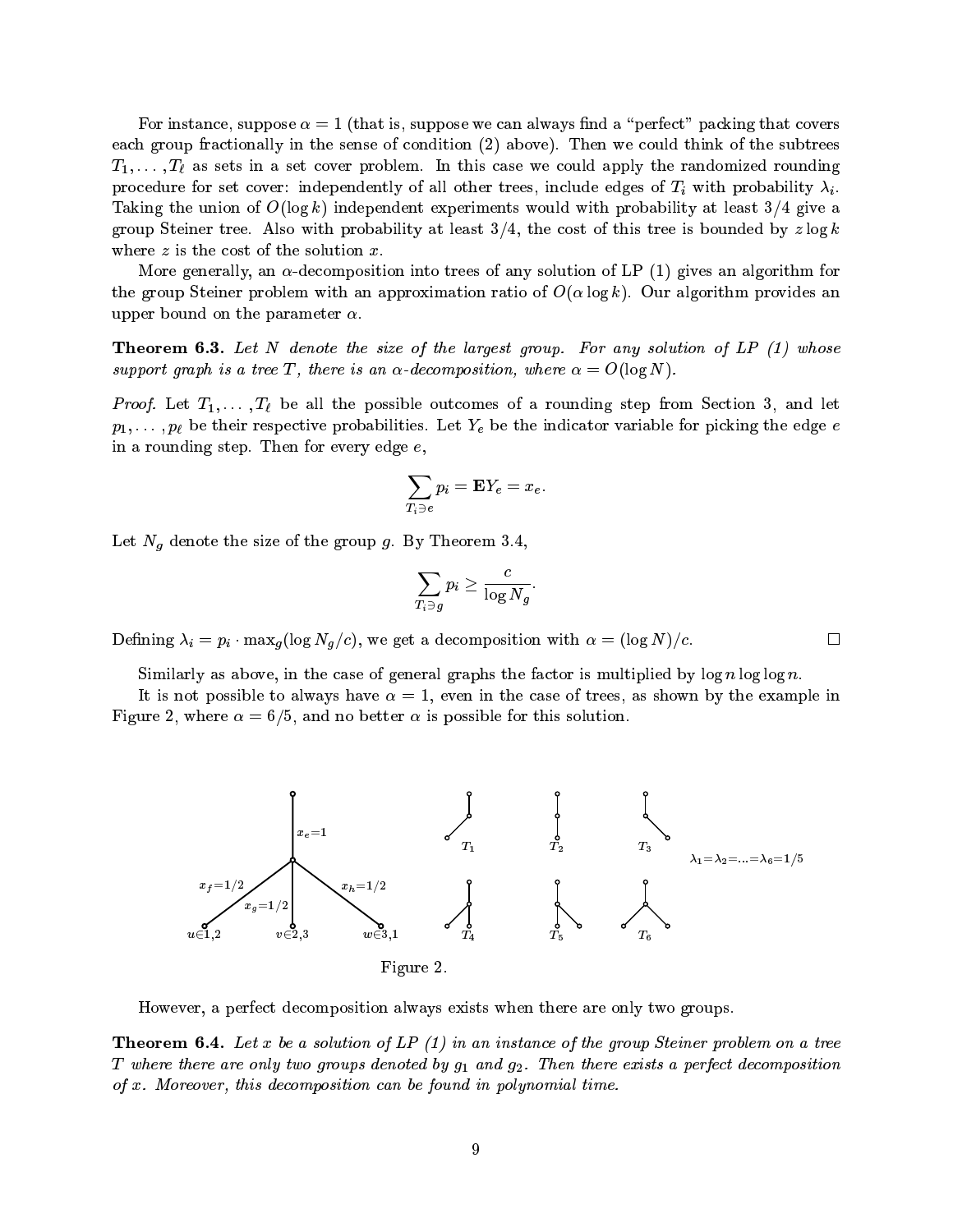*Proof.* We assume as before that all vertices belonging to any group are leaves of T and that T is the support graph of x. We also assume that the groups  $g_1$  and  $g_2$  are disjoint and that capacities of edges on any path down the tree form a non increasing sequence. First define  $y = x$ . We will reduce y in each step until finally  $y = 0$  to get the decomposition of x. To construct the decomposition, while neither of the two groups are empty, find a pair  $(v, w)$  of leaves such that  $v \in g_1$  and  $w \in g_2$ . This pair should be chosen so that the intersection of the  $r - v$  path and  $r - w$  path is maximal. Denote by u the least common ancestor (lca) of v and w. Let a be the capacity of the leaf edge ident on vand bij de leaf en werd in de verschieden de verschieden de verschieden de verschieden de verschiede  $\mathbf{r}$  , union of the tree paths r  $\mathbf{u}$ de omposition, and identify the internal proposition of the internal proposition of the internal proposition o by deleting edges whose  $y$ -values have been reduced to zero. This procedure is repeated until the tree  $T$  is empty.

We claim that after reducing y in step  $i$ , the flow to each of the two groups reduces by at most  $\lambda_i$ . Indeed, suppose that the flow to  $g_1$  reduces by more than  $\lambda_i$ . Reducing the edge-values along the path from r to v by i only redu
es the ow to g1 by i. Therefore, any further de
rease in the flow to  $g_1$  must come from the reduction of an edge outside the  $r - v$  path. The only such edges belong to the path from u to w. By the choice of v and w, no vertex of  $g_1$  can share a longer path with w than v and thus no vertex of  $g_1$  receives flow along any portion of the path from u to w.

Condition (2) an be established as follows:

$$
\sum_{T_i \sim g} \lambda_i = \sum_{v \in g \cap T_i} \sum_{T_i \ni v} \lambda_i = \sum_{v \in g \cap T} x_v = 1
$$

The first equality follows because in each step we only take out at most one vertex of the group  $g$ , and the second because the decar to the  $g$  in the reduced deployment of  $\alpha$  in the reduced  $\alpha$ final equality holds because  $x$  is a feasible solution to LP  $(1)$ .

Let  $I_1$  be the set of all leaves  $v \in g_1$  such that e is one of the edges in the unique  $r - v$  path  $\boldsymbol{u}$  . Let  $\boldsymbol{u}$  be value of the value of the value of the value of the value of the value of the value of the value of the value of the value of the value of the value of the value of the value of the value of the

Now condition (3) follows as well:

$$
\sum_{T_i \ni e} \lambda_i = \sum_{v \in I_1^e} \sum_{T_i \ni v} \lambda_i = \sum_{v \in I_1^e} x_v \leq x_e.
$$

The first equality follows since every iteration i reduces the flow to  $g_1$  by exactly  $\lambda_i$ , and the second because every leaf is eventually removed. The final inequality is true because x supports a flow of  $\Box$  $\cdots$   $\cdots$   $\cdots$ 

# 7Other formulations and appli
ations.

In this section, we first sketch the improvement in the case of graphs that exclude small minors. Then we give some more applications of our results. One is to a bicriteria network design problem that involves lo
ation-based onstraints, and the other to some generalizations of the traveling salesman problem.

#### 7.1Improved metri approximations.

The following improvement of Bartal's result to graphs that ex
lude small minors is presented by Konjevod, Ravi and Salman  $[21]$ .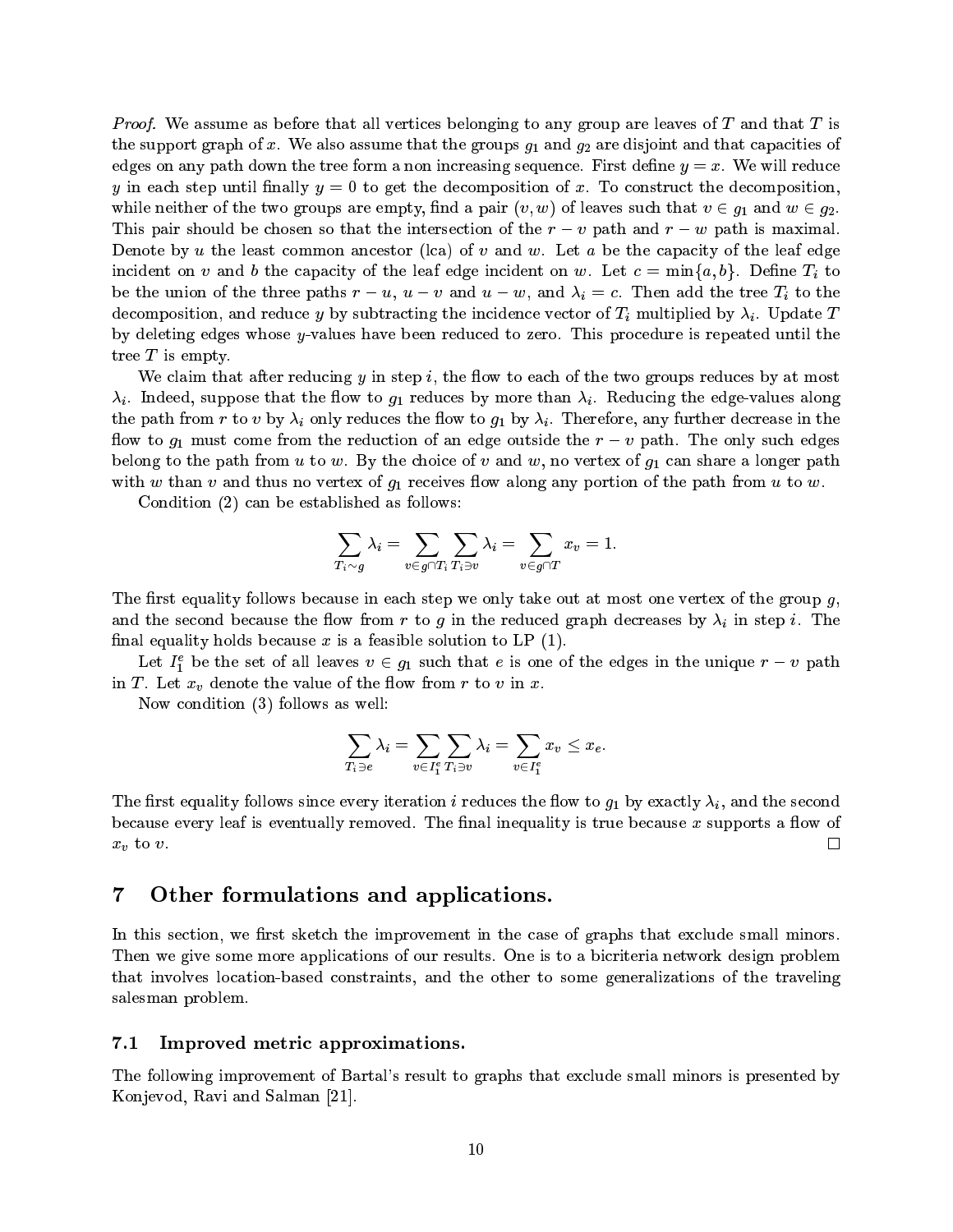Theorem 7.1. Let G be an n-vertex graph that ex
ludes Ks;s as <sup>a</sup> minor. Then <sup>G</sup> an be  $p$ rovavuisticatiy approximated by a set of weighted trees, where  $\alpha = \sigma(s)$  togn). Moreover, the probability distribution an be omputed in polynomial time.

This improved result (for constant s) applies, e.g., to planar graphs, which exclude  $K_{3,3}$  as a minor. This theorem, together with the arguments from the previous section, then gives an improved approximation ratio of  $O(\log n \log N \log k)$  for such graphs.

Since distances in the Euclidean plane can be approximated to within a factor of 2 by a planar  $graph [8]$ , the improvements also apply to this case. More formally, if the edge lengths of the resulting planar graph can be assumed to be integers in a polynomial range, then we can probabilistically approximate the original distances by trees with only a logarithmic loss. By identifying some points we can assume the distances to be in  $\{1,\ldots, O(n^2)\}$ . This can be done so that the optimum value of a group Steiner tree only changes by a factor of  $1 + \epsilon$  for any constant  $\epsilon$  as in [2].

#### $7.2$ Servi
eonstrained network design problems.

Marathe, Ravi and Sundaram  $[22, 23]$  study the following problem: an instance is given by an undirected graph  $G = (V, E)$  with two different (nonnegative) cost functions on the edges, c (modeling the service cost) and d (modeling the construction cost), and a nonnegative function s on the vertices (defining the service-radius constraints). The goal is to find a minimum  $d$ -cost tree such that every vertex  $v$  in the graph is *serviced* by some vertex in the tree, i.e. every vertex  $v$  is within e sv (under the tree some vertex in the tree some vertex in the tree some vertex in the tree some vertex in the tree.

An  $(\alpha, \beta)$ -bicriteria approximation for such a problem is an algorithm which finds a solution in which the service constraints are not exceeded by more than a factor of  $\alpha$ , and whose cost under d is within a  $\beta$  factor of the optimal one that satisfies the service constraints (under the c-costs). Marathe et al. [22, 23] give a  $(1,2\Delta)$ -approximation algorithm, where  $\Delta$  is the maximum service degree, the maximum number of vertices that can service any given vertex.

We observe that if the first approximation factor  $\alpha$  is fixed at 1, this problem is equivalent to the group Steiner tree problem.

First we reduce the service-constrained problem to a group Steiner tree problem. We define a set of groups for a vertical vertical contracts of vertical contracts of vertical contracts of vertical contracts of vertical contracts of vertical contracts of vertical contracts of vertical contracts of vertical contrac of  $v$ ,

$$
g_v = \{w \in V \mid c(vw) \leq s_v\}.
$$

Now any group Steiner tree will satisfy the service constraints, and conversely, any tree that services all vertices within the budget (i. e. such that  $\alpha = 1$ ) will be a group Steiner tree.

Note that our algorithm improves the approximation factor of [23] to (1, O(log\_n log log n log k)), where  $n = |V|$  and k is the maximum service-degree of any vertex (in particular,  $k \leq n$ ).

Next we reduce the group Steiner problem to a version of the service-constrained network design problem. Assume without loss of generality that the groups are disjoint. Let the weights in the given graph represent the d-cost. Define the c-cost as follows: between a pair of vertices in the same group, the c-cost is zero, and between all other pairs, the c-cost is one. The service radius  $s_v$ is set to zero for every vertex which is contained in some group and to  $n$  for all other vertices. Any solution output by an  $(\alpha, \beta)$ -approximation algorithm for this service-constrained network design problem for any  $\alpha$  includes at least one vertex from every group, and is therefore a group Steiner tree of cost at most  $\beta$  times the minimum.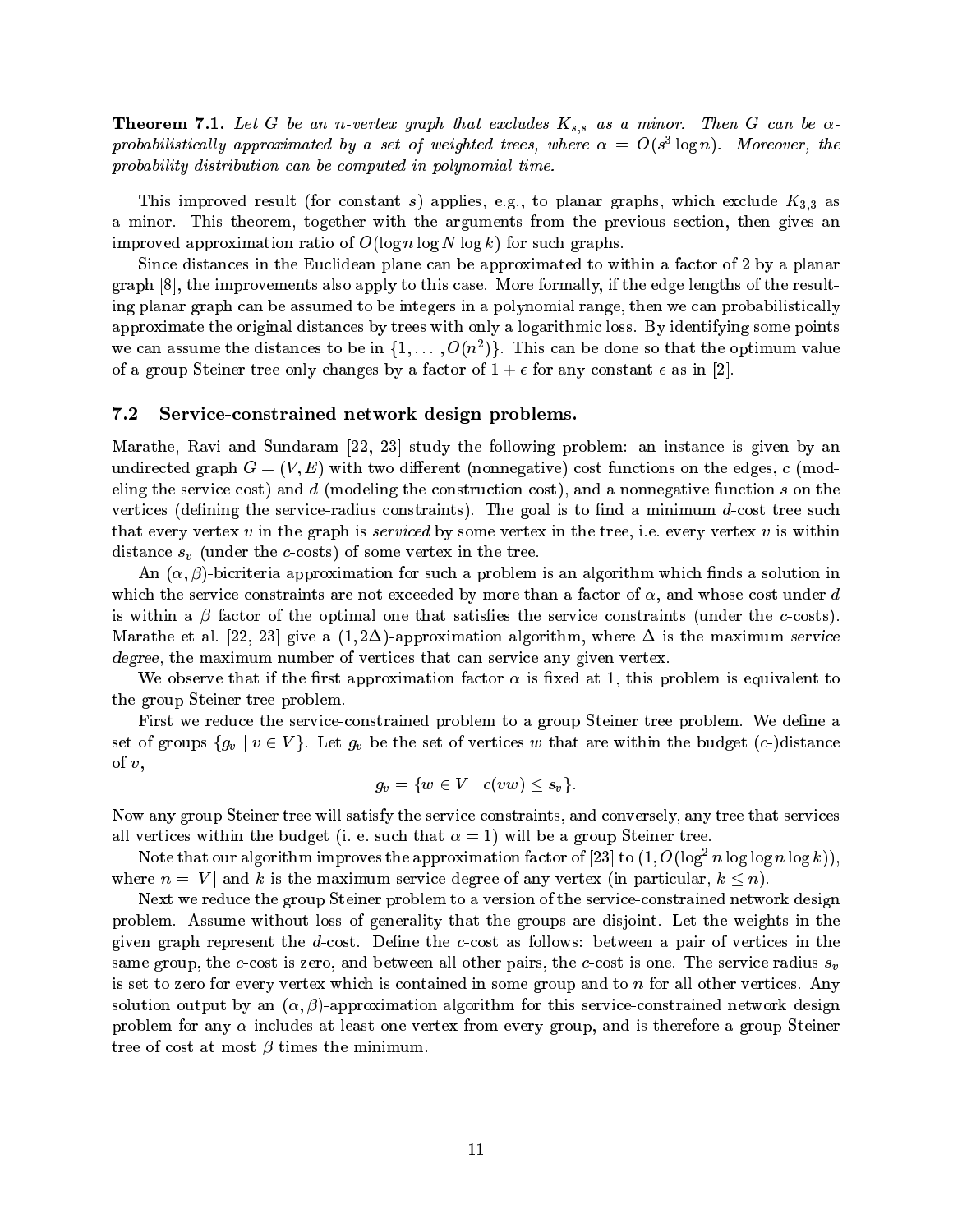#### 7.3Generalized traveling salesman problem.

The generalized traveling salesman problem is defined on a graph  $G = (V, E)$  with a nonnegative cost function on the edges. Also given are subsets of vertices  $S_1, \ldots, S_m \subseteq V$ . These sets are called clusters. The goal is to find a minimum-cost cycle containing at least one vertex from each cluster. Unlike the group Steiner problem, it may be assumed that every vertex of the graph belongs to one of the lusters.

The generalized traveling salesman problem was first described by Henry-Labordere [13] and Saksena [28]. More information and further references can be found in the paper by Fischetti. Salazar and Toth  $[10]$ .

We assume that the cost function satisfies the triangle inequality.

Before our results, the only approximation algorithm for the generalized traveling salesman problem was due to Slavík [29]. The approximation guarantee is  $3\rho/2$ , where  $\rho$  denotes the maximum size of a group.

We note that an  $\rho$ -approximation algorithm for the group Steiner problem implies a 1.5 $\rho$ approximation algorithm for the generalized traveling salesman problem. The graphs in both instan
es are identi
al, and the groups are dened to be exa
tly the lusters. Then any group Steiner tree can be shortcut into a generalized traveling salesman tour of at most 1.5 times its cost. using the classical Christofides heuristic. On the other hand, any feasible tour induces a group Steiner tree of no greater cost.

Thus, our algorithm gives an  $O(\log^2 n \log n \log k)$  approximation for the generalized traveling salesman problem.

#### $7,4$ Traveling pur
haser problem.

Ravi and Salman [25] study the *traveling purchaser problem* and give approximation algorithms for this problem and a bicriteria version; Their approximation guarantees are similar to ours. Let a set of the and the and the set of product function and the set of the set of a set of production to the set of the set of the set of the set of the set of the set of the set of the set of the set of the set of the set of with non-negative primes  $\neg p$  for every p 2 P and v 2 V  $\ldots$  . We think of V as the set of markets. As feasible solution of the traveling purchaser problem is a tour on some of the vertices in  $V$ . If we visit a vertex  $v \in V$  then we can buy any product at the price it is offered at v. Every product must be bought at some market that the tour visits. The objective is to minimize the sum of the length of the tour and all the prices paid for products in  $P$ .

This problem generalizes the group Steiner problem since we may think of a group as a product and assign cost 0 for a group g at a vertex v if and only if  $v \in g$ . If v is not a vertex of g, then the cost is defined to be  $\infty$ . Now a tour of total cost z corresponds to a group Steiner tour of equal ost, and vi
e versa.

However, we an also redu
e the traveling pur
haser problem to the group Steiner problem. We show that a  $\rho$ -approximation algorithm for the group Steiner problem implies a 1.5 $\rho$ -approximation algorithm for the metri traveling pur
haser problem. Starting with an instan
e of the traveling pur
haser problem, dene an extra vertex wpv for ea
h pair (p; v) <sup>2</sup> <sup>P</sup> - V . Add an edge of weight applied to the contract of the contract of the contract of the contract of the contract of the contract of the the new vertices added for this product. A group Steiner tree may be shortcut to a tour visiting each group, increasing the cost by at most a factor of 1.5. The cost of the edges entering and leaving group vertices is then exactly equal to the cost of buying each product at the corresponding market. So our group Steiner algorithm gives an algorithm with similar performan
e guarantee for the traveling pur
haser problem.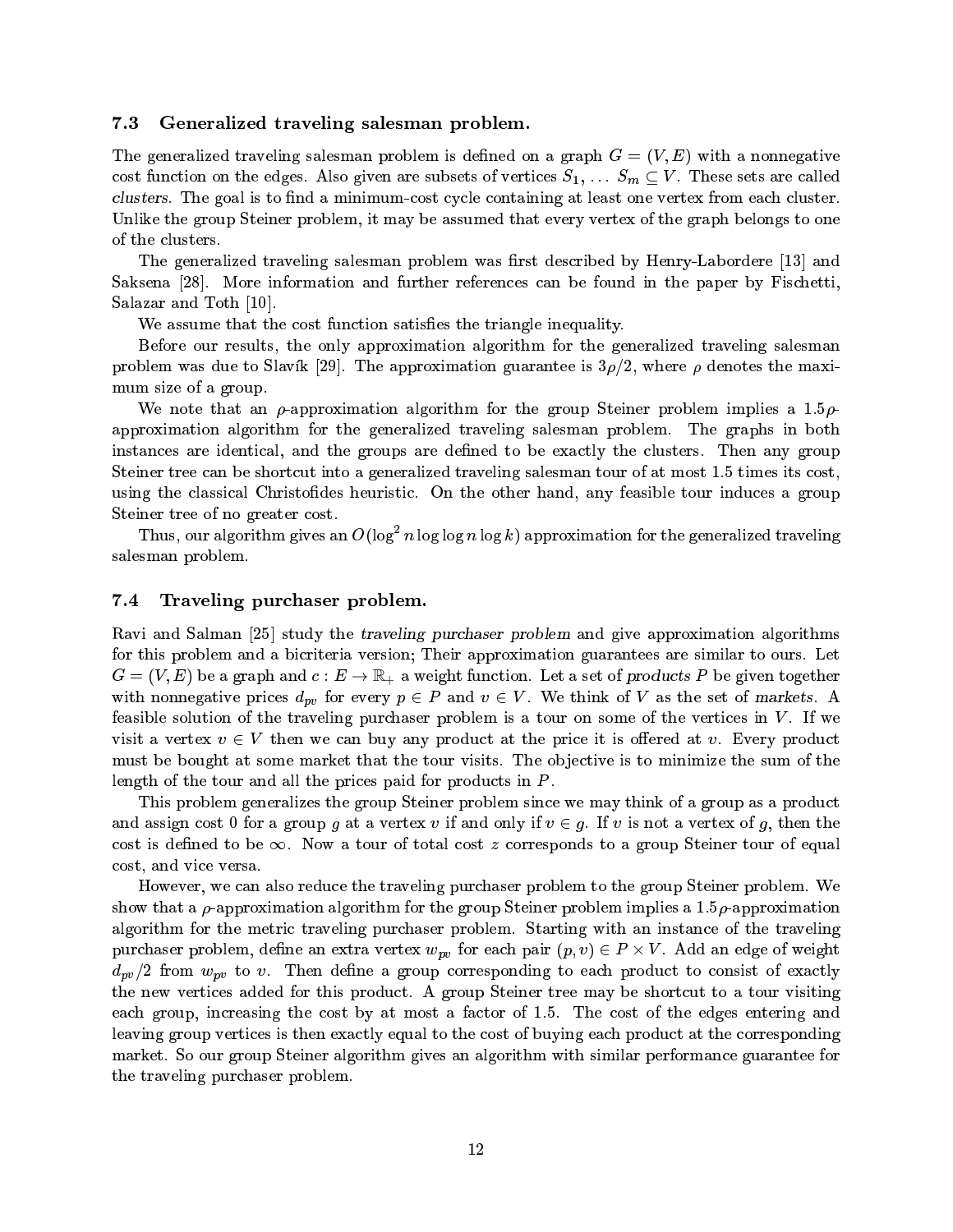#### 7.5Group prizeolle
ting Steiner problem.

The group prize-collecting Steiner problem was defined by David Johnson. Like in the group Steiner problem, a weighted graph is given together with a family of subsets, called groups. With each group, we associate a penalty. The goal is to find a connected subgraph that minimizes the sum of the osts of the edges used by the subgraph and the sum of penalties in
urred for groups not visited in the subgraph. The reduction to group Steiner is similar to the one from the traveling purchaser problem. For every group, we add a new vertex and connect it to all other vertices of the graph with edges of ost equal to this group's penalty. The group Steiner problem on this new graph is equivalent to the original prizeolle
ting problem.

# 8 Con
lusion.

We have presented the first algorithm with a polylogarithmic approximation ratio for the group Steiner problem. After reading a preliminary version of our paper, Charikar, Chekuri, Goel and Guha [7] derandomized our algorithm. They gave a general way to use Bartal's theorems in a deterministic setting and, independently of this result, a deterministic version of our tree-rounding pro
edure.

We leave open several problems. The only known lower bounds for the group Steiner problem are the ones that arise from the hardness of the set over problem. It is a natural open problem then, to reduce the approximation ratio to  $O(\log n)$ . This would require avoiding Bartal's construction and solving the problem on the given general graph. A related question is to find a combinatorial algorithm for the group Steiner problem with a (poly)logarithmi approximation guarantee (even on a tree).

Another interesting question is whether better (say, onstant ratio) approximations are possible for the Euclidean case. Finally, showing constructively the existence of a better decomposition would yield a simpler algorithm and establish a more direct connection to the set cover problem.

**Acknowledgment.** We would like to thank Santosh Vempala for a stimulating discussion on decompositions and splitting-off during our early attempts to find an approximation algorithm for the group Steiner problem.

# Referen
es

- [1] N. Alon and J. Spencer. *The Probabilistic Method*. Wiley Interscience, New York, 1992.
- [2] S. Arora. Polynomial time approximation schemes for Euclidean TSP and other geometric problems. In Proceedings of the 37th Annual IEEE Symposium on Foundations of Computer  $Science$ , pages  $2-11$ , 1996.
- [3] S. Arora and M. Sudan. Improved low degree testing and its applications. In Proceedings of the 29th Annual ACM Symposium on Theory of Computing, pages  $485-495$ , May 1997.
- [4] Y. Bartal. Probabilistic approximation of metric spaces and its algorithmic applications. In Proceedings of the 37th Annual IEEE Symposium on Foundations of Computer Science, pages 184-193, October 1996.
- [5] Y. Bartal. On approximating arbitrary metrics by tree metrics. In *Proceedings of the 30th* Annual ACM Symposium on Theory of Computing, pages 161-168, 1998.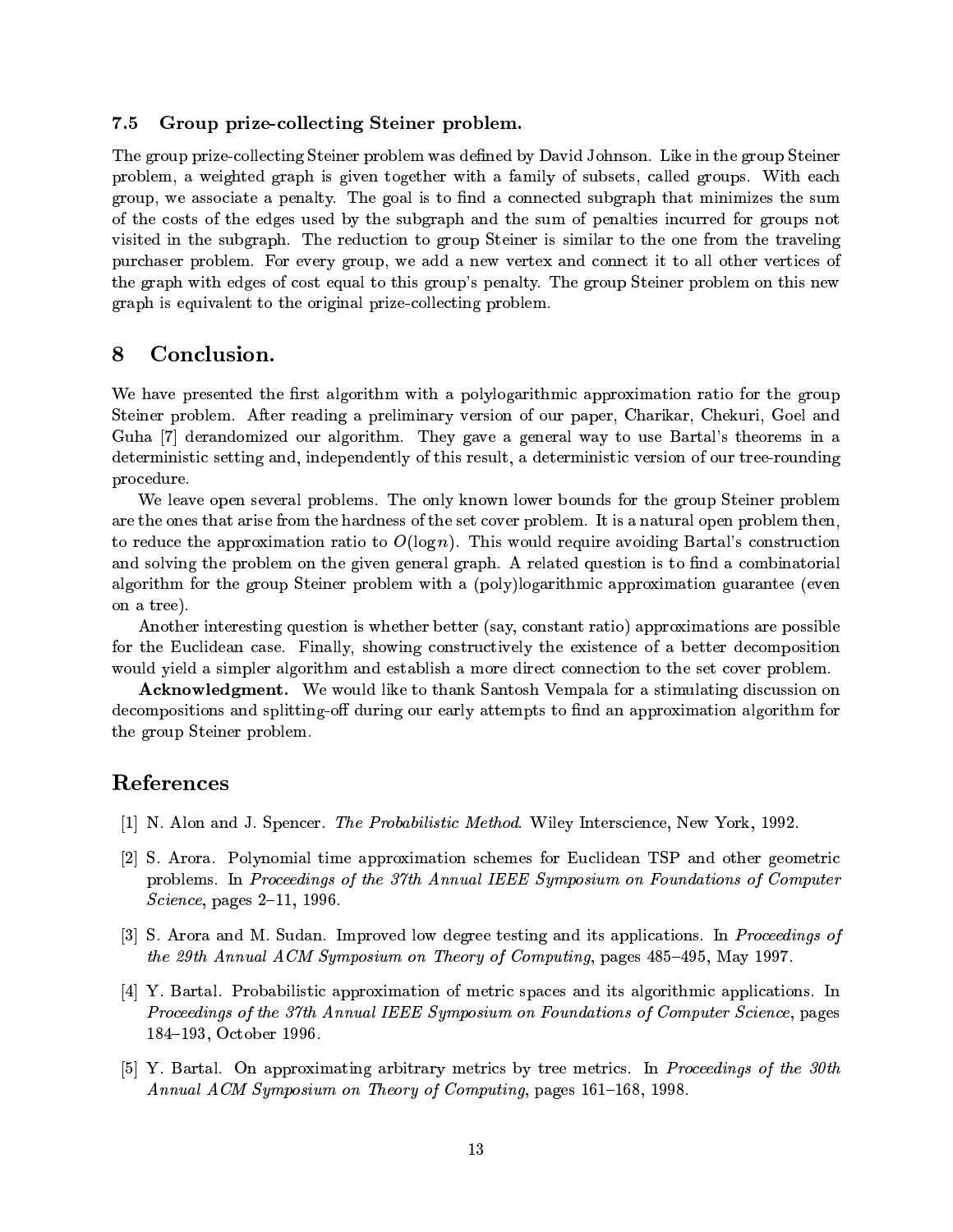- [6] C. D. Bateman, C. S. Helvig, G. Robins, and A. Zelikovsky. Provably good routing tree construction with multi-port terminals. In Proceedings of ACM/SIGDA International Symposium on Physi
al Design, Apr. 1997.
- [7] M. Charikar, C. Chekuri, T. Cheung, Z. Dai, A. Goel, S. Guha, and M. Li. Approximation algorithms for directed Steiner problems. In Proceedings of the 9th Annual ACM-SIAM Symposium on Discrete Algorithms, pages 192–200, 1998.
- [8] L. P. Chew. There are planar graphs almost as good as the complete graph. Journal of Computer and System Sciences,  $39(2):205-219$ , Oct. 1989.
- [9] U. Feige. A threshold of  $\ln n$  for approximating set cover. *Journal of the ACM*, 45:634–652, 1998.
- [10] M. Fischetti, J. J. Salazar González, and P. Toth. A branch-and-cut algorithm for the symmetric generalized traveling salesman problem. Operations Research, 45:378-394, 1997.
- [11] M. Grötschel, L. Lovász, and A. Schrijver. *Geometric Algorithms and Combinatorial Opti*mization. Springer, 1988.
- [12] S. Guha and S. Khuller. Approximation algorithms for connected dominating sets.  $Algorithms$ mica, 20:374-387, 1999.
- [13] A. L. Henry-Labordere. The record balancing problem: a dynamic programming solution of a generalized traveling salesman problem.  $RIRO$ , B-2:43-49, 1969.
- [14] E. Ihler. Bounds on the quality of approximate solutions to the group Steiner problem. In Graph-Theoretic Concepts in Computer Science WG90, volume 484 of Lecture Notes in Computer Science, pages 109-118. Springer, 1991.
- $[15]$  E. Ihler. The complexity of approximating the class Steiner tree problem. In *Graph-Theoretic* Concepts in Computer Science WG91, volume 570 of Lecture Notes in Computer Science. pages 85{96. Springer, 1992.
- [16] E. Ihler. The rectilinear class Steiner tree problem for intervals on two parallel lines. Math. Programming, Ser. B,  $63:281-296$ , 1994.
- [17] E. Ihler, G. Reich, and P. Widmayer. On shortest networks for classes of points in the plane. In Computational Geometry—Methods, Algorithms and Applications  $CG'91$ , volume 553 of Lecture Notes in Computer Science, pages 103–111. Springer, 1992.
- [18] E. Ihler, G. Reich, and P. Widmayer. Class Steiner trees and VLSI design. *Discrete Appl.*  $Math., 90:173-194, 1999.$
- [19] S. Janson. Poisson approximations for large deviations. Randoms Structures and Applications. 1:221-230, 1990.
- [20] P. N. Klein and R. Ravi. A nearly best-possible approximation algorithm for node-weighted Steiner tree. J. Algorithms, 19:104-115, 1995.
- [21] G. Konjevod, R. Ravi, and F. S. Salman. On approximating planar metrics by tree metrics. Manus
ript, Jul. 1997.